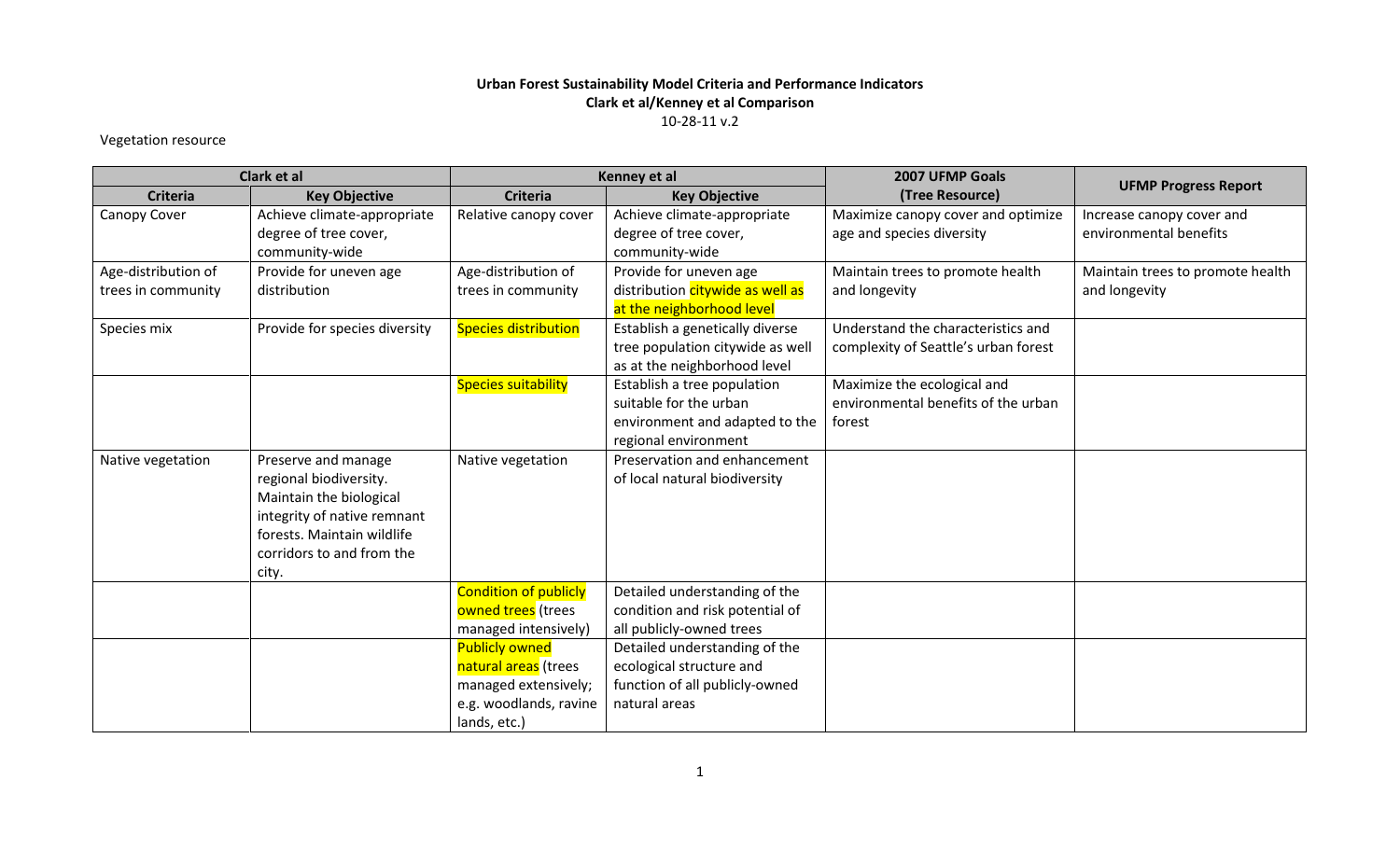## Community framework

| Clark et al          |                             | Kenney et al          |                                  |                                  |                                |
|----------------------|-----------------------------|-----------------------|----------------------------------|----------------------------------|--------------------------------|
| <b>Criteria</b>      | <b>Key Objective</b>        | <b>Criteria</b>       | <b>Key Objective</b>             | <b>2007 UFMP</b>                 | <b>UFMP Progress Report</b>    |
| Public agency        | Insure all city departments | Public agency         | Insure all city departments      | Facilitate interdepartmental     | Facilitate interdepartmental   |
| cooperation          | operate with common goals   | cooperation           | operate with common goals and    | communication and cooperation to | cooperation (in Management     |
|                      | and objectives              |                       | objectives                       | provide decision makers the      | <b>Framework)</b>              |
|                      |                             |                       |                                  | information they need to support |                                |
|                      |                             |                       |                                  | and implement the UFMP (In       |                                |
|                      |                             |                       |                                  | management framework)            |                                |
| Involvement of large | Large private landholders   | Involvement of large  | Large private landholders        |                                  |                                |
| private and          | embrace city-wide goals and | private and           | embrace city-wide goals and      |                                  |                                |
| institutional land   | objectives through specific | institutional land    | objectives through specific      |                                  |                                |
| holders              | resource management plans   | holders               | resource management plans        |                                  |                                |
| Green industry       | The green industry operates | Green industry        | The green industry operates      |                                  |                                |
| cooperation          | with high professional      | cooperation           | with high professional standards |                                  |                                |
|                      | standards and commits to    |                       | and commits to city-wide goals   |                                  |                                |
|                      | city-wide goals and         |                       | and objectives                   |                                  |                                |
|                      | objectives                  |                       |                                  |                                  |                                |
| Neighborhood action  | At the neighborhood level,  | Neighborhood action   | At the neighborhood level,       | Engage the community in active   | Increase community engagement  |
|                      | citizens understand and     |                       | citizens understand and          | stewardship of the urban forest  | in urban forest management     |
|                      | participate in urban forest |                       | participate in urban forest      |                                  |                                |
|                      | management                  |                       | management                       |                                  |                                |
| Citizen-government-  | All constituencies in the   | Citizen-municipality- | All constituencies in the        | Promote citizen-government-      |                                |
| business interaction | community interact for the  | business interaction  | community interact for the       | business partnerships            |                                |
|                      | benefit of the urban forest |                       | benefit of the urban forest      |                                  |                                |
| General awareness of | The general public          | General awareness of  | The general public understands   | Enhance public awareness of the  | Enhance awareness of the urban |
| trees as community   | understands the value of    | trees as community    | the role of the urban forest     | urban forest as a community      | forest as a community resource |
| resource             | trees to the community      | resource              |                                  | resource                         |                                |
| Regional cooperation | Provide for cooperation and | Regional cooperation  | Provide for cooperation and      |                                  |                                |
|                      | interaction among           |                       | interaction among neighboring    |                                  |                                |
|                      | neighboring communities     |                       | communities and regional         |                                  |                                |
|                      | and regional groups         |                       | groups                           |                                  |                                |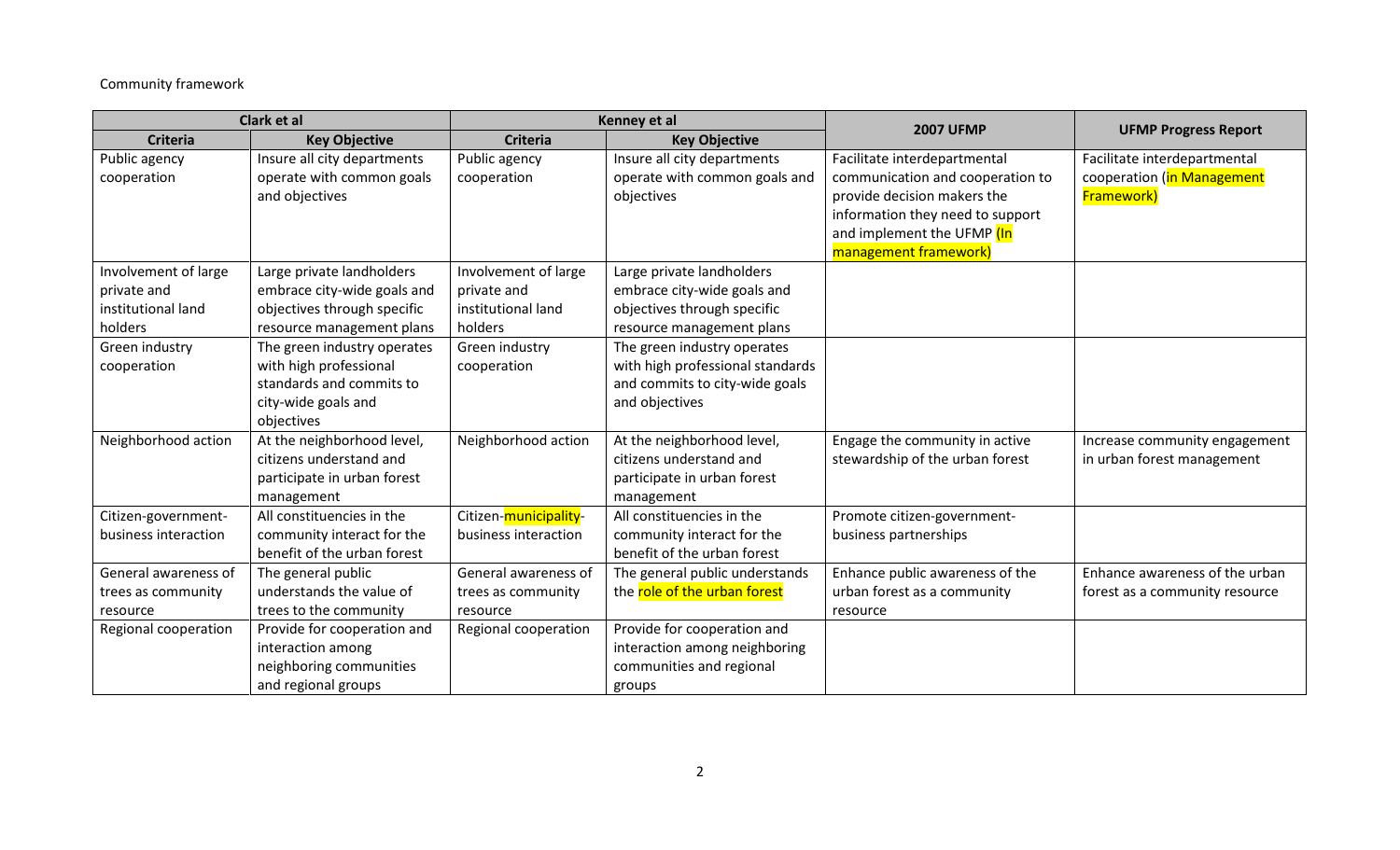Resource management framework

| Clark et al                  |                                                                                                       | Kenney et al                                         |                                                                                                                                                                                  |                                                                                                                                                           |                                                                                                  |
|------------------------------|-------------------------------------------------------------------------------------------------------|------------------------------------------------------|----------------------------------------------------------------------------------------------------------------------------------------------------------------------------------|-----------------------------------------------------------------------------------------------------------------------------------------------------------|--------------------------------------------------------------------------------------------------|
| <b>Criteria</b>              | <b>Key Objective</b>                                                                                  | <b>Criteria</b>                                      | <b>Key Objective</b>                                                                                                                                                             | <b>2007 UFMP</b>                                                                                                                                          | <b>UFMP Progress Report</b>                                                                      |
| City-wide<br>management plan | Develop and implement a<br>management plan for trees<br>and forests on public and<br>private property | City-wide<br>management plan                         | Develop and implement a<br>comprehensive urban forest<br>management plan for private<br>and public property                                                                      | Develop and implement resource<br>management tools                                                                                                        | Improve management of trees on<br>private property and ROW<br>through incentives and regulations |
| City-wide funding            | Develop and maintain<br>adequate funding to<br>implement a city-wide<br>management plan               | Municipality-wide<br>funding                         | Develop and maintain adequate<br>funding to implement a city-<br>wide urban forest management<br>plan                                                                            |                                                                                                                                                           |                                                                                                  |
| City staffing                | Employ and train adequate<br>staff to implement city-wide<br>management plan                          | City staffing                                        | Employ and train adequate staff<br>to implement city-wide urban<br>forestry plan                                                                                                 |                                                                                                                                                           |                                                                                                  |
| Assessment tools             | Develop methods to collect<br>information about the urban<br>forest on a routine basis                | <b>Tree inventory</b>                                | Complete inventory of the tree<br>resource to direct its<br>management, including age<br>distribution, species mix, tree<br>condition, and risk assessment                       | Preserve and protect existing trees,<br>and encourage new tree planting<br>throughout the city by improving<br>management of trees on private<br>property | Implement resource management<br>tools                                                           |
|                              |                                                                                                       | <b>Canopy cover</b><br>inventory                     | <b>High resolution assessments of</b><br>the existing and potential<br>canopy cover for the entire<br>community                                                                  | Model good stewardship in city<br>practices                                                                                                               |                                                                                                  |
|                              |                                                                                                       | Tree establishment<br>planning and<br>implementation | Urban forest renewal is ensured<br>through a comprehensive tree<br>establishment program driven<br>by canopy cover, species<br>diversity, and species<br>distribution objectives |                                                                                                                                                           |                                                                                                  |
|                              |                                                                                                       | <b>Tree habitat suitability</b>                      | All publicly owned trees are<br>planted in habitats that will<br>maximize current and future<br>benefits provided to the site                                                    |                                                                                                                                                           |                                                                                                  |